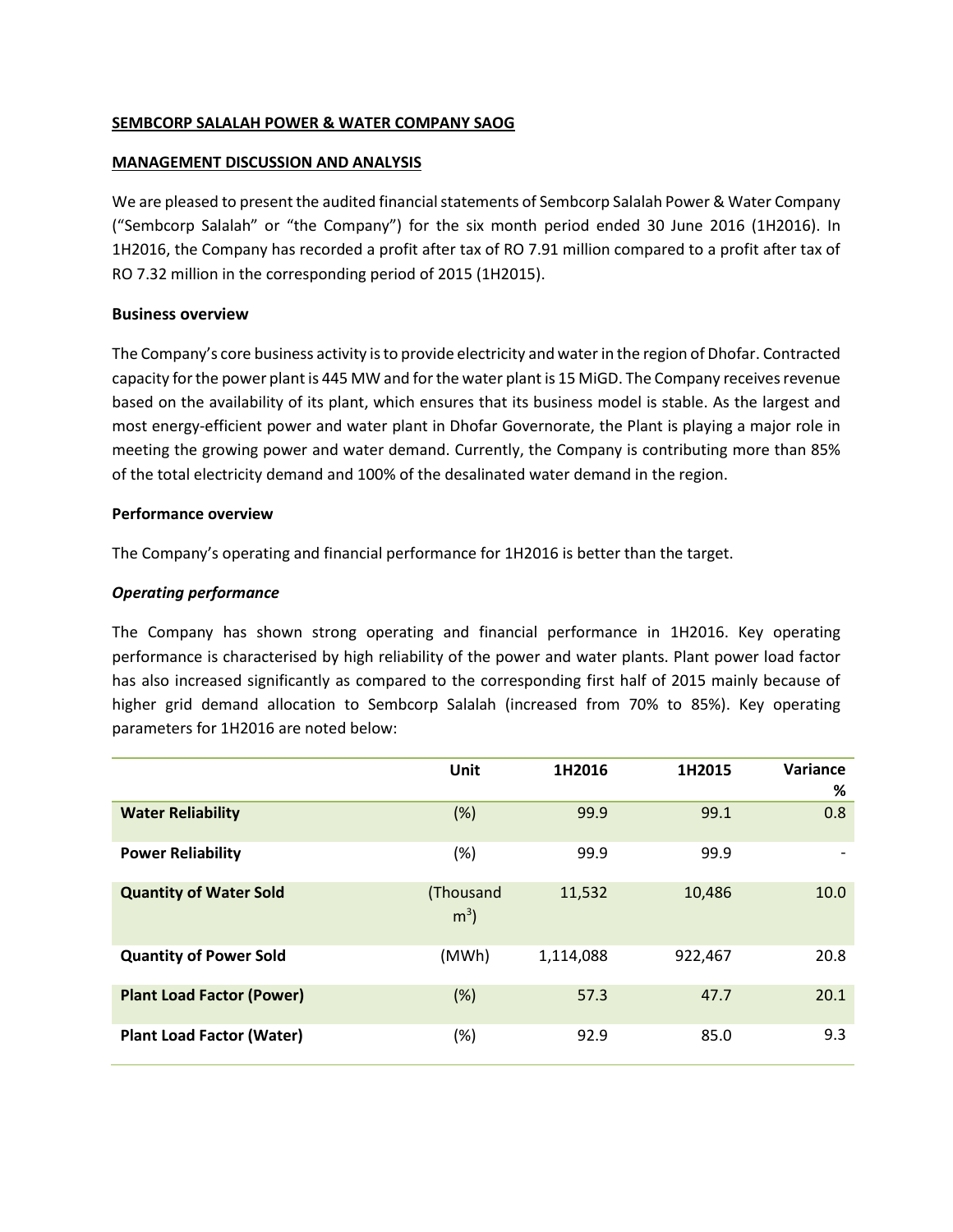# *Financial performance*

Key financial performance indicators are shown below:



## *1H2016 Profit after tax*

Profit after tax increased from RO 7.32 million in 1H2015 to RO 7.91 million in 1H2016. The significant variances are elaborated in the following waterfall chart.



A brief analysis and characteristics of the major components of the profit or loss is presented below: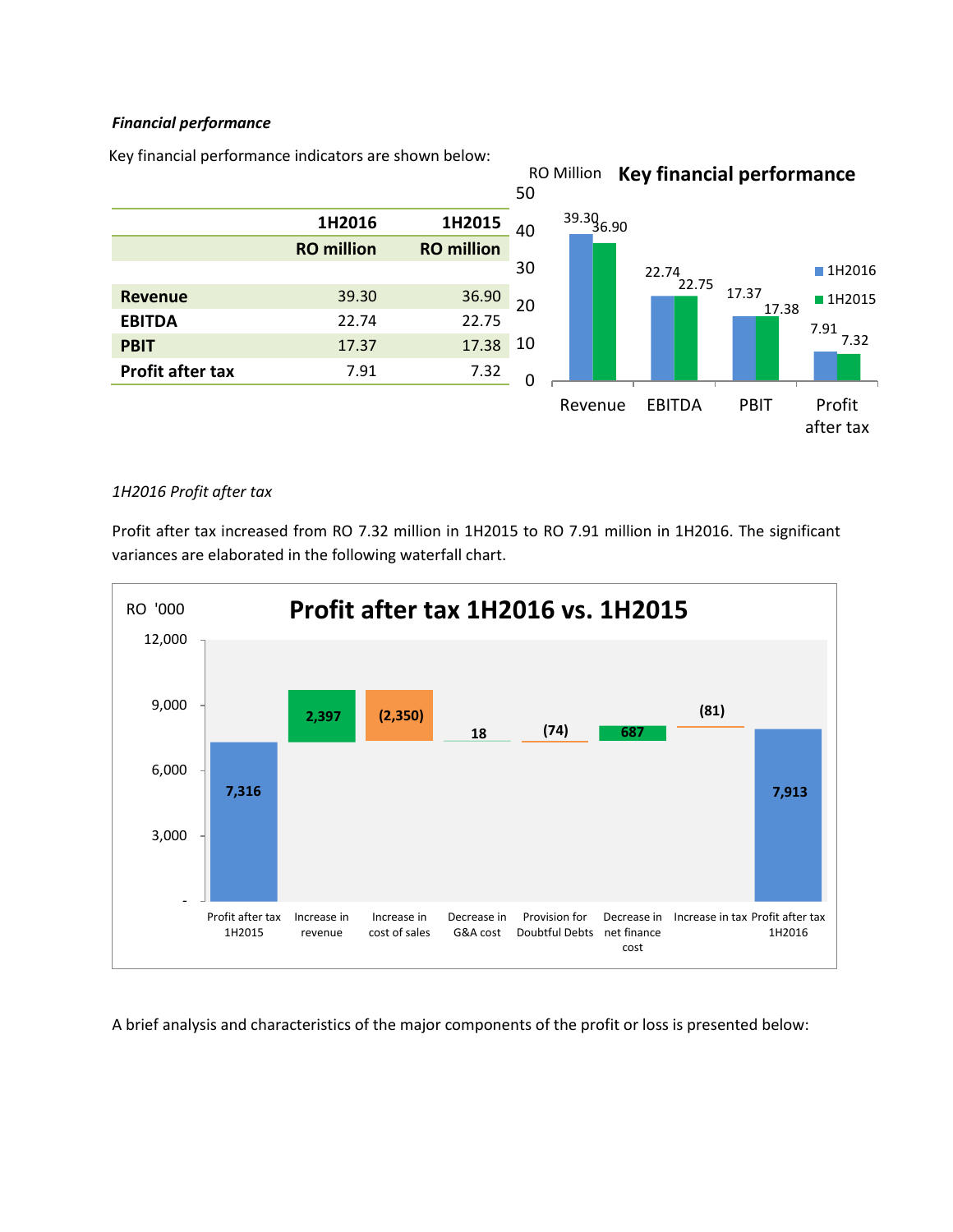#### *Revenue*

Power contributes 49% (excluding fuel charge) and water contributes 21% to overall revenue. Fuel charge revenue is a pass through and is calculated based on consumption of natural gas calculated by the Plant model. Fixed capacity charge revenue is higher by 0.80% mainly because of higher plant reliability as compared to the corresponding period last year. Fuel Charge revenue is higher by 22% due to an increase in the plant load factor and gas price indexation adjustment of 3%.

#### *Cost of sales*

Cost of sales mainly comprises depreciation of property, plant and equipment, fuel cost and operation & maintenance (O&M) cost. Cost of sales has increased in comparison with the same period in 2015 as a result of higher O&M cost and fuel cost. Fuel cost increased due to increase in plant load factor and gas price indexation adjustment. As fuel cost is pass through in nature there is a corresponding

increase in fuel charge revenue as mentioned above.

## *Net finance cost*

Net finance cost decreased in 1H2016 compared to 1H2015 due to the scheduled repayment of part of the term loan in line with its financing documents.

## *Financial position*

|                      |            |              |              | 31 December |
|----------------------|------------|--------------|--------------|-------------|
|                      |            | 30 June 2016 | 30 June 2015 | 2015        |
| Total assets         | RO million | 359.56       | 368.55       | 359.09      |
| Total liabilities    | RO million | 279.18       | 284.83       | 277.93      |
| Shareholders' funds  | RO million | 107.38       | 105.26       | 102.80      |
| Shareholders' equity | RO million | 80.37        | 83.72        | 81.16       |
| Current ratio        |            | 1.90:1       | 1.85:1       | 1.73:1      |
| Gearing ratio        |            | 74:26        | 74:26        | 74:26       |
| Net assets per share | RO/share   | 0.112        | 0.110        | 0.108       |